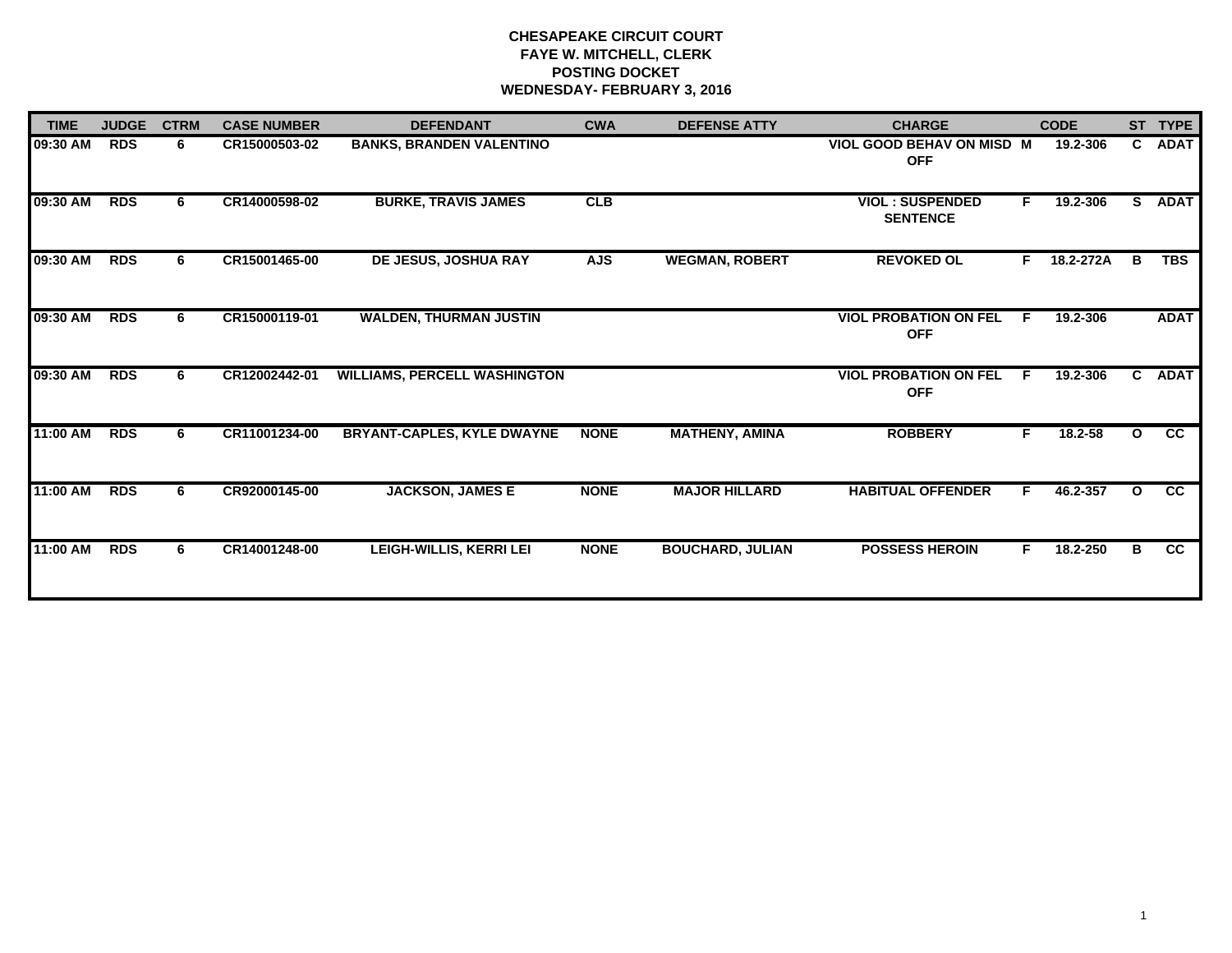| Hearing<br><b>Time</b> | Judge      | Court<br>Room  | Case #        | <b>Plaintiff</b>                      | <b>Defendant</b>           | <b>Plaintiff Attorney</b> | <b>Defendant Attorney</b> | <b>Motion</b>              | <b>Duration</b> |
|------------------------|------------|----------------|---------------|---------------------------------------|----------------------------|---------------------------|---------------------------|----------------------------|-----------------|
| 09:00 AM               | <b>JWB</b> | $\overline{1}$ | CL14002361-00 | BROWN, RONNIE; SR                     | BROWN, ADRIAN              | ROGERS, MANDY M           | MORRISON, W WARE          | Pendente Lite              | 45 Min.         |
| 09:00 AM               | <b>JWB</b> | $\overline{1}$ | CL14002625-00 | MERRITT, NELSON H                     | MERRITT, JUANITA M         | SHILLING, ANDREW T        |                           | <b>Show Cause</b>          | 15 Min.         |
| 09:00 AM               | <b>JWB</b> | $\overline{1}$ | CL15000378-00 | *CASPER, STEVEN R; EXEC               | <b>MORRIS, MICHAEL</b>     | LARSEN, GREGORY           | FOLEY, ROBERT L           | <b>Pretrial Conference</b> | 30 Min.         |
| 09:00 AM               | <b>JWB</b> | $\overline{1}$ | CL15000638-00 | *IRVING, DONAL A                      | *DIVITO, CAROL             | SAWYER, JOHN F            | PRO SE                    | Motion (Other)             | 30 Min.         |
| 09:00 AM               | <b>JWB</b> | $\overline{1}$ | CL15000638-00 | *IRVING, DONAL A                      | *DIVITO, CAROL             | SAWYER, JOHN F            | PRO SE                    | Motion to Compel           | 15 Min.         |
| 09:00 AM               | <b>JWB</b> | $\overline{1}$ | CL15001962-01 | *MADDEN, STEPHEN R; JR                | ANDERSON, MICHAEL RYAN     | CARNEGIE, KAREN           | PRO SE                    | <b>Show Cause</b>          | 30 Min.         |
| 09:00 AM               | <b>JWB</b> | $\overline{1}$ | CL16000048-00 | CHESAPEAKE GENERAL<br><b>HOSPITAL</b> | *LIPPS, NADINE V           | SHERWIN, MARY ELIZABETH   |                           | Motion (Other)             | 15 Min.         |
| 09:00 AM               | <b>JWB</b> | $\overline{1}$ | CL16000093-00 | CHESAPEAKE GENERAL<br><b>HOSPITAL</b> | *SWAFFORD, ANNIE ELIZABETH | SHERWIN, MARY ELIZABETH   |                           | Motion (Other)             | 15 Min.         |
| 09:00 AM               | <b>EPG</b> | 3              | CL15000734-00 | HOLMES, DONALD                        | HOLMES, TANYA M            | SAMS, BRUCE C             | PRO SE                    | Final Decree of<br>Divorce | 15 Min.         |
| 09:00 AM               | EPG        | 3              | CL15001496-00 | WISE, STACEY                          | COPLON, JARED L            | LOTKIN, ADAM              | PACE, MICHAEL D           | Motion to Continue         | 15 Min.         |
| 09:00 AM               | EPG        | 3              | CL15002430-00 | CALHOUN, WILLIAM K                    | KLINE CHEVROLET SALES CORP | LARSEN, GREGORY S         | MURPHY, CHRISTY L         | Withdraw Counsel           | 15 Min.         |
| 09:00 AM               | <b>EPG</b> | 3              | CL15002906-00 | STRANG, CHRISTINE R                   | STRANG, CHRISTOPHER E      | BAUMGARDNER, JENNIFER     |                           | Final Decree of<br>Divorce | 15 Min.         |
| 09:00 AM               | <b>TSW</b> | $\overline{4}$ | CJ15-119      | IN RE: JUVENILE APPEAL                | IN RE: JUVENILE APPEAL     | <b>WILLIAMS, JENNIFER</b> |                           | Motion to Compel           | 15 Min.         |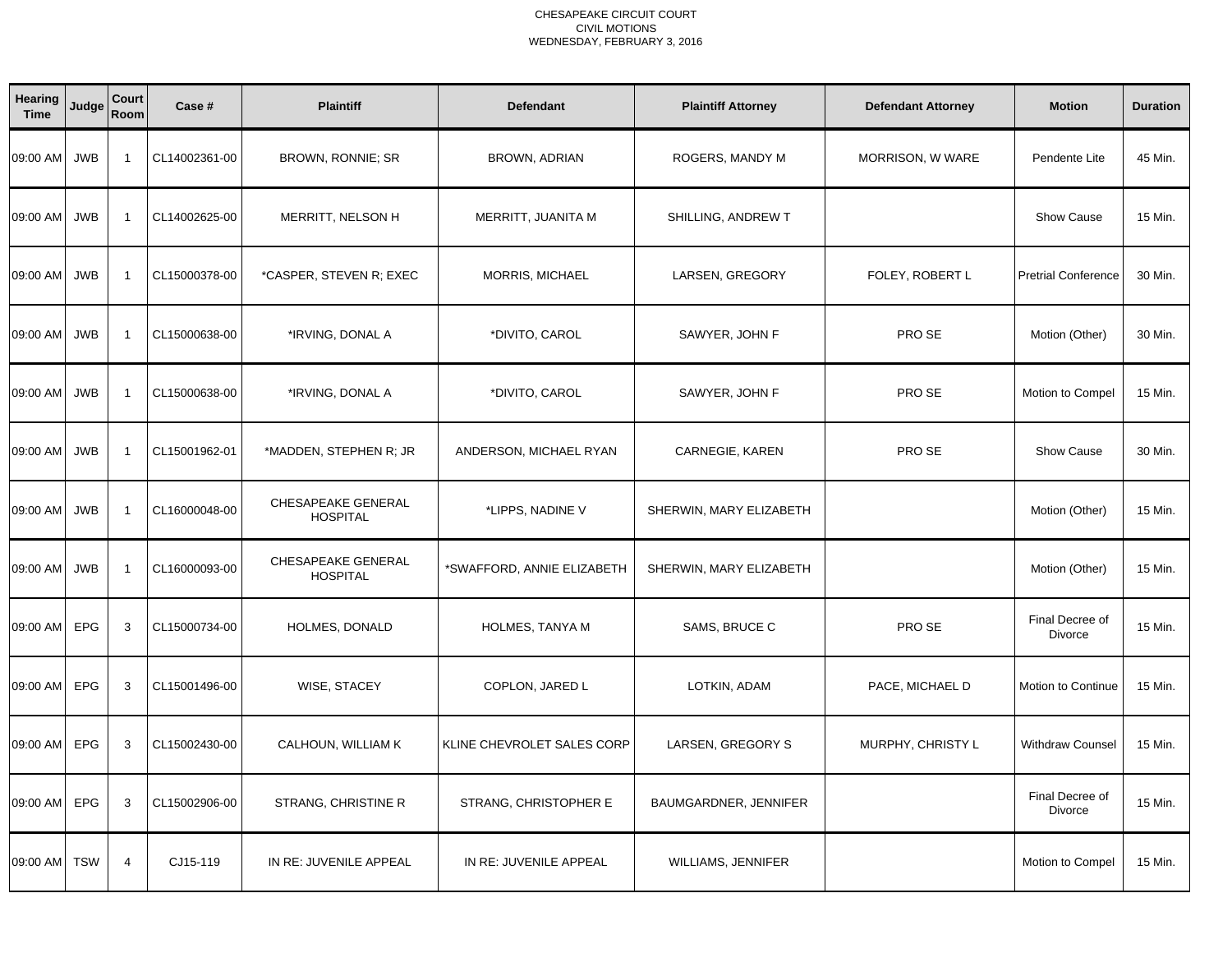| Hearing<br><b>Time</b> | Judge      | Court<br>Room   | Case #        | <b>Plaintiff</b>          | <b>Defendant</b>        | <b>Plaintiff Attorney</b> | <b>Defendant Attorney</b> | <b>Motion</b>              | <b>Duration</b> |
|------------------------|------------|-----------------|---------------|---------------------------|-------------------------|---------------------------|---------------------------|----------------------------|-----------------|
| 09:00 AM               | <b>TSW</b> | $\overline{4}$  | CL15000943-00 | CLARK, STEPHANIE          | STANLEY, JAMALE LORENZO | MILLER, DANIEL J          | PRO SE                    | <b>Pretrial Conference</b> | 15 Min.         |
| 09:00 AM               | <b>TSW</b> | $\overline{4}$  | CL15002471-00 | ARCHBELL, SAMUEL ADAM     | SHELTON, TERESA         | SWEENEY, MICHAEL G        |                           | <b>Motion to Dismiss</b>   | 15 Min.         |
| 11:00 AM               | <b>TSW</b> | $\overline{4}$  | CL15000965-00 | TAYLOR, YVONNE C          | TYLER, LAWRENCE D       | FLAX, SCOTT J             | DANCIGERS, GEORGE J       | Summary<br>Judgment        | 30 Min.         |
| 09:00 AM MATA          |            | 5               | CL13001343-00 | <b>BROOKS, MATTHEW</b>    | HATT-BROOKS, JAMIE      | HEDGES, PAUL R            |                           | <b>Post Trial Motion</b>   | 1 Hour          |
| 09:00 AM MATA          |            | 5               | CL15000366-00 | COOPER, MATTHEW M         | COOPER, KYMBERLI        | TUTHILL, BARTLEY F; IV    | LAINE, HERBERT W          | Final Decree of<br>Divorce | 15 Min.         |
| 09:00 AM MATA          |            | 5               | CL15000582-00 | SMALLWOOD, LAMONT         | SMALLWOOD, LEAVON L     | HEDGES, PAUL R            | LAINE, HERBERT W          | Motion to Compel           | 15 Min.         |
| 09:00 AM MATA          |            | 5               | CL15001157-00 | WOOD, CARL E              | *MEADOR, LESLIE         | DORANS, BARRY             | COTTER, CARA M            | Motion to Compel           | 15 Min.         |
| 09:00 AM MATA          |            | 5               | CL15001157-00 | WOOD, CARL E              | *MEADOR, LESLIE         | DORANS, BARRY             | COTTER, CARA M            | Motion (Other)             | 45 Min.         |
| 09:00 AM MATA          |            | 5               | CL15001248-00 | THE BANK OF HAMPTON ROADS | *MEADS, WILLIAM J       | BIEMILLER, RICHARD E      | PRO SE                    | <b>Present Order</b>       | 30 Min.         |
| 09:00 AM MATA          |            | $5\phantom{.0}$ | CL15001625-00 | *KING, JOHN T; III        | *BOARD OF ZONING APPEAL | SAMUEL, RYAN C            | <b>NA</b>                 | Motion (Other)             | 45 Min.         |
| 09:00 AM MATA          |            | 5               | CL15002018-00 | BYNUM, GAIL L             | BYNUM, GARY; SR         | EWING, CYNTHIA L          | PRO SE                    | Motion to Compel           | 30 Min.         |
| 09:00 AM MATA          |            | 5               | CL15002239-00 | *KING, JOHN T; III        | *POPE, KEVIN C          | SAMEUL, RYAN C            | PRO SE                    | Motion (Other)             | 45 Min.         |
| 09:00 AM               | <b>RDS</b> | 6               | CL14001999-00 | CITY OF CHESAPEAKE        | *CORPREW, DANDY         | JELICH, JOHN W; III       |                           | <b>Present Order</b>       | 15 Min.         |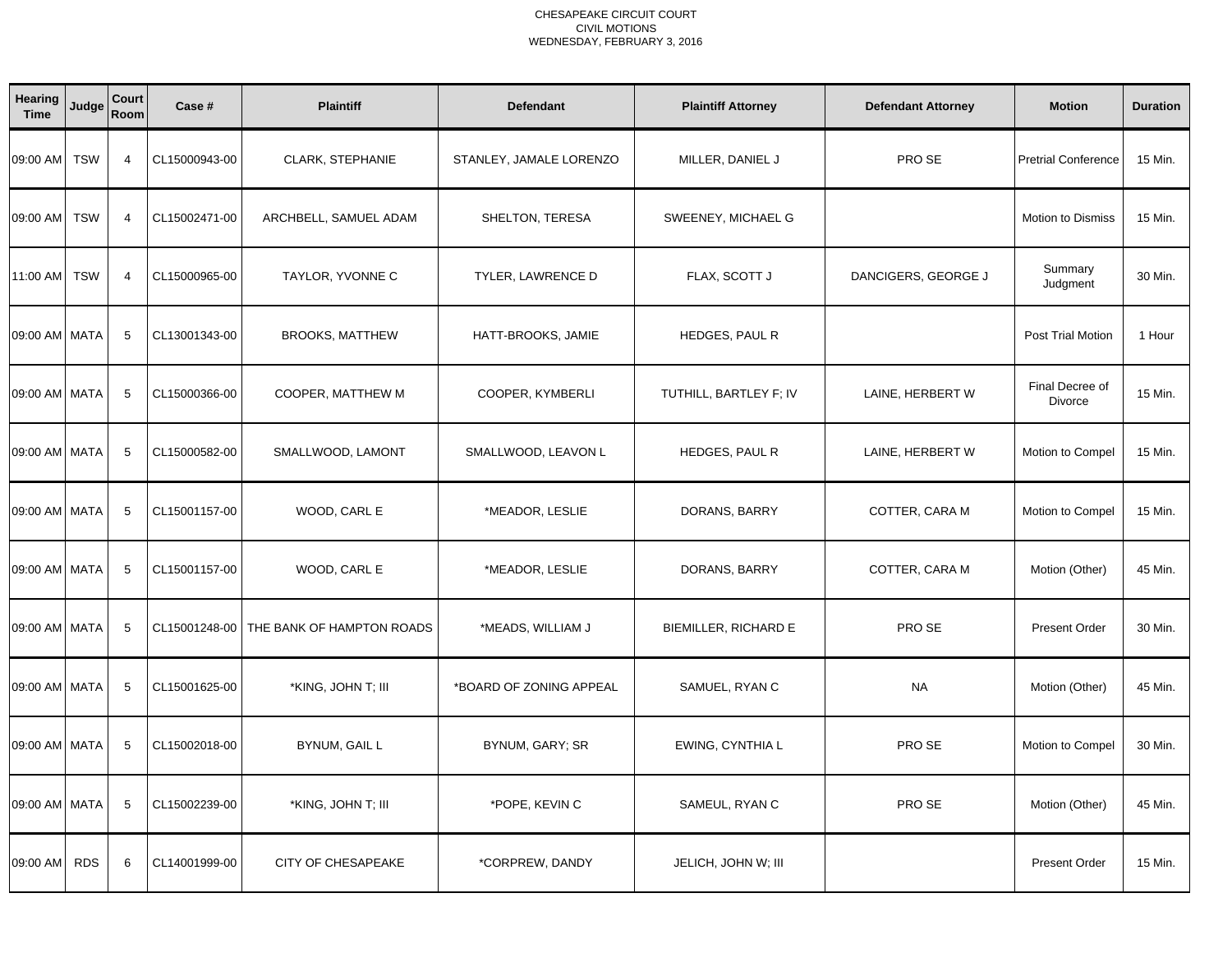| <b>Hearing</b><br><b>Time</b> | Judge      | Court<br>Room | Case #        | <b>Plaintiff</b>          | <b>Defendant</b>                        | <b>Plaintiff Attorney</b> | <b>Defendant Attorney</b> | <b>Motion</b>                         | <b>Duration</b> |
|-------------------------------|------------|---------------|---------------|---------------------------|-----------------------------------------|---------------------------|---------------------------|---------------------------------------|-----------------|
| 09:00 AM                      | <b>RDS</b> | 6             | CL15001487-00 | DOMINO, MARK A            | *JUVENILE & DOMESTIC<br><b>RELATION</b> | PRO SE                    | MCNEILL, ERIN R           | Demurrer                              | 1 Hour          |
| 09:00 AM                      | <b>RDS</b> | 6             | CL15002258-00 | CIARAVINO, AMYLYNN MAREE  | MATTESON, AMYLYNN MAREE                 | PRO SE                    |                           | Name Change                           | N/A             |
| 10:00 AM                      | <b>RDS</b> | 6             | CL13001302-00 | TISDALE, CHAD ANTHONY     | <b>COMMONWEALTH</b>                     | <b>MORRIS, DIALLO K</b>   | CAMPBELL, WILLIAM H       | <b>Present Order</b>                  | N/A             |
| 10:00 AM                      | <b>RDS</b> | 6             | CL14000042-00 | POWELL, RAYMOND GREGORY   | <b>COMMONWEALTH</b>                     | <b>BLACK, HUGH E</b>      | CAMPBELL, WILLIAM H       | <b>Operator's License</b><br>Petition | N/A             |
| 10:00 AM                      | <b>RDS</b> | 6             | CL14001599-00 | CAMPSON, RUSTY            | <b>COMMONWEALTH</b>                     | PRO SE                    | CAMPBELL, WILLIAM H       | Operator's License<br>Petition        | N/A             |
| 10:00 AM                      | <b>RDS</b> | 6             | CL14001600-00 | CAMPSON, RUSTY L          | <b>COMMONWEALTH</b>                     | PRO SE                    | CAMPBELL, WILLIAM H       | Operator's License<br>Petition        | N/A             |
| 10:00 AM                      | <b>RDS</b> | 6             | CL14002404-00 | BRYANT, STEPHANIE LYNN    | <b>COMMONWEALTH</b>                     | <b>BLACK, HUGH E; III</b> | CAMPBELL, WILLIAM H       | <b>Operator's License</b><br>Petition | N/A             |
| 10:00 AM                      | <b>RDS</b> | 6             | CL14002578-00 | MCLEMORE, BLAKE ANDREW    | <b>COMMONWEALTH</b>                     | SNYDER, CHANDRA H         | CAMPBELL, WILLIAM H       | Operator's License<br>Petition        | N/A             |
| 10:00 AM                      | <b>RDS</b> | 6             | CL15001521-00 | POWERS, SAMUEL EDWARD; JR | <b>COMMONWEALTH</b>                     | <b>BLACK, HUGH E; III</b> | CAMPBELL, WILLIAM H       | Operator's License<br>Petition        | N/A             |
| 10:00 AM                      | <b>RDS</b> | 6             | CL15002413-00 | MARTIN, COREY A           | <b>COMMONWEALTH</b>                     | PRO SE                    | CAMPBELL, WILLIAM H       | <b>Present Order</b>                  | N/A             |
| 10:00 AM                      | <b>RDS</b> | 6             | CL15002529-00 | BENNETT, DORIA A          | <b>COMMONWEALTH</b>                     | BLACK, HUGH E; III        | CAMPBELL, WILLIAM H       | <b>Present Order</b>                  | N/A             |
| 10:00 AM                      | <b>RDS</b> | 6             | CL15002530-00 | BENNETT, WILSON G         | <b>COMMONWEALTH</b>                     | <b>BLACK, HUGH E; III</b> | CAMPBELL, WILLIAM H       | Present Order                         | N/A             |
| 10:00 AM                      | <b>RDS</b> | 6             | CL15002535-00 | HAMLETT, DONALD EUGENE    | <b>COMMONWEALTH</b>                     | EWING, CYNTHIA            | CAMPBELL, WILLIAM H       | <b>Present Order</b>                  | N/A             |